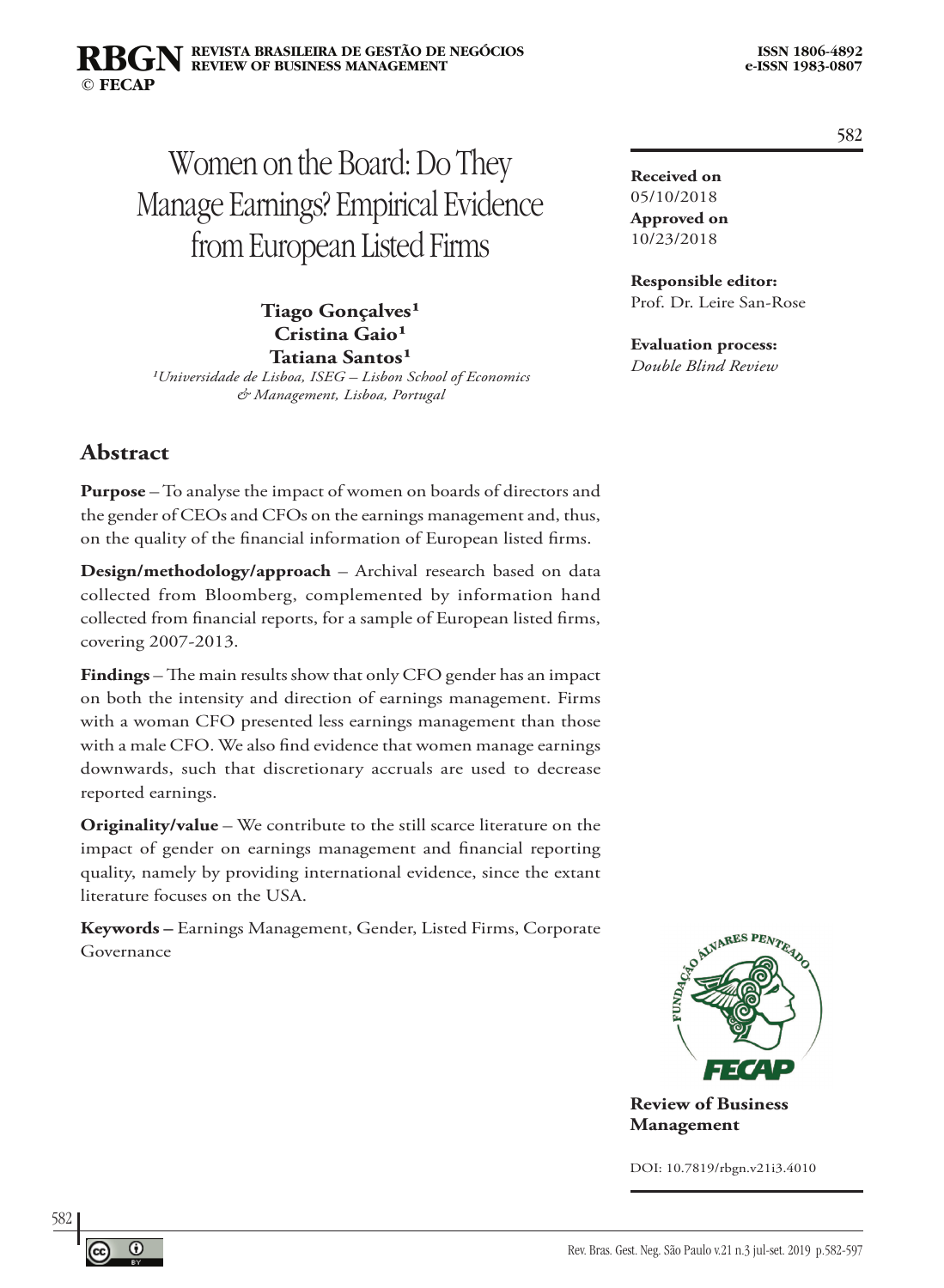# **1 Introduction**

Earnings management practices can affect the quality of financial reporting and the decision-making of different users of accounting information. Earnings management occurs when managers use judgment in financial statements and in structuring transactions in order to alter financial reports (Healy & Wahlen, 1999). The growing focus of the literature on the issue of earnings management thus comes as no surprise (Peni & Vähämaa, 2010).

The issue of gender diversity and its implications for company management is also the focus of growing interest from different areas of research. There is evidence that there are significant behavioural differences between genders (Bernardi & Arnold, 1997; Byrnes et al., 1999; Francis et al., 2015; Heminway, 2007) that can affect financial reporting practices. The growing interest in studying gender diversity is the result of pressures from a number of entities, such as national regulators, the European Commission and the media, to increase the participation of women in prominent positions (Terjesen et al. al., 2009; European Commission, 2012)*.* Specifically, the imposition of quotas for women on the boards of directors of publicly-traded and state-owned companies is already a reality in many countries. However, the presence of women in top positions remains modest. Globally, only 10% of board members are female (Terjesen et al., 2015).

The literature that analyses the influence of gender on the quality of financial reporting, and particularly on earnings management, is still scarce and inconclusive, focusing mostly on the North American reality. Gavious et al. (2012), among others, found evidence that earnings management is lower when CEOs and CFOs are female. In turn, Arun et al. (2015) concluded that a female presence on the board is associated with downward earnings management, suggesting that women are more likely to engage in more conservative financial reporting policies. However, no correlation was found in other studies between

the presence of women and the level of earnings management (Ye et al., 2010; Ge et al., 2011; Arun et al., 2015). According to Adams et al. (2015), more research is needed on the effects of gender diversity, particularly at the board level, along with more international studies focusing on different countries and not just on the reality of a single country. Birnberg (2011) also argues that the accounting literature should pay more attention to the gender issue, given that there is little research on this subject and the contradictory results found.

This research aims at analysing the association between the presence of women on boards and earnings management at the European level. That is, the aim is to analyse to what extent the presence of women on boards of directors, and when they perform the role of CEO or CFO, affects the earnings management and, consequently, the quality of the reported financial information of European listed companies.

To measure earnings management we chose two types that are widely used in the literature: the absolute value of discretionary accruals, ascertained using the modified Jones model (Dechow et al., 1995); and accruals size, as a proxy to ascertain when managers use discretion in earnings statements (Leuz et al., 2003). To measure the presence of women in business management three measures normally found in the literature were used: the percentage of women on the board of directors and the gender distribution in CEO and in CFO positions. The sample of this research is made up of 373 listed companies from 17 European countries and covers the period from 2007 to 2013.

The main results of the study suggest that only the gender of the CFO has an impact on the size and direction of earnings management. There is evidence that companies with female CFOs engage less in earnings management than companies with male CFOs. There is also evidence that women perform downward earnings management; that is, they use discretionary accruals to manage earnings downwards, which

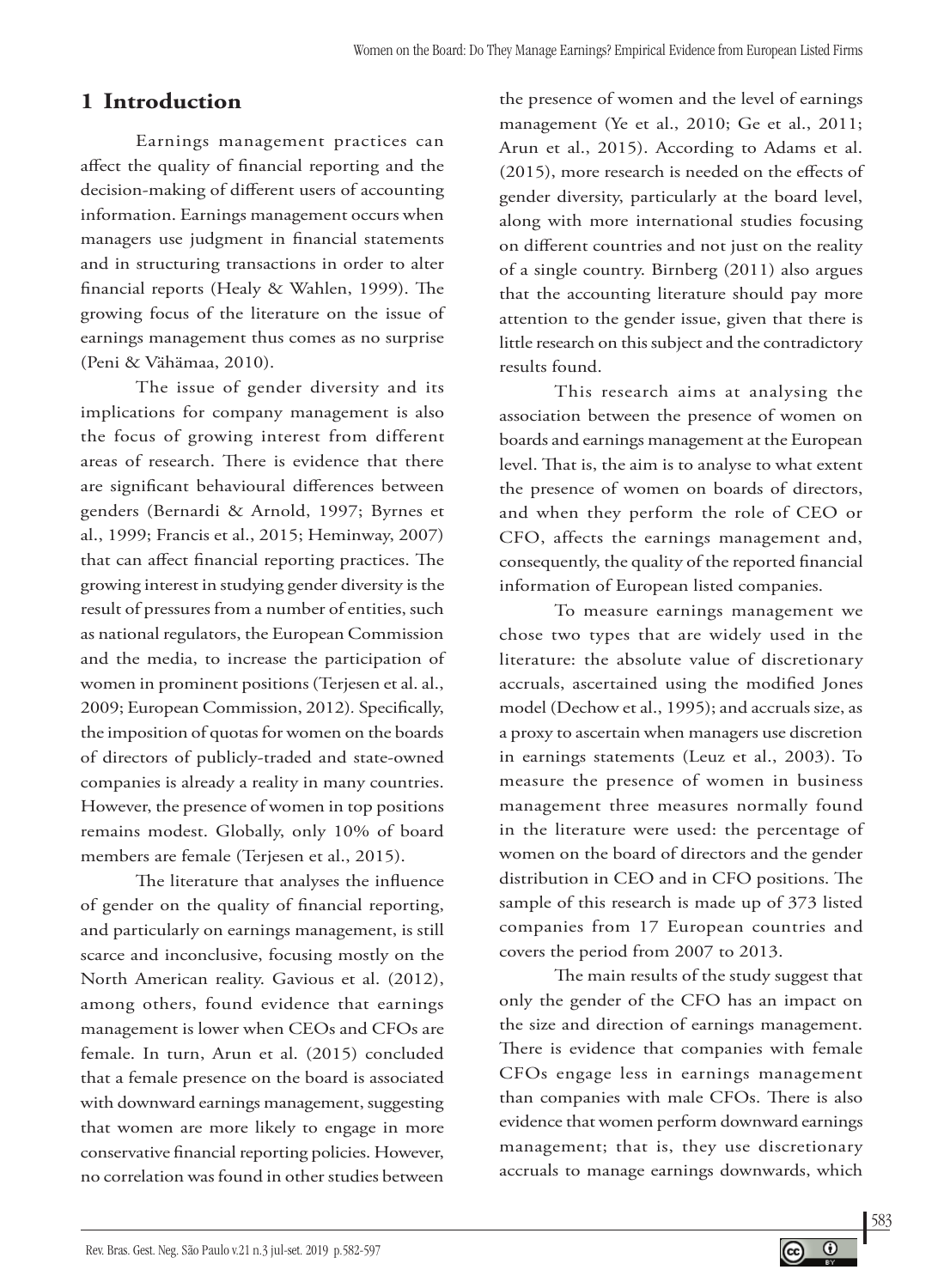suggests that women behave more conservatively than men in terms of financial reporting. These results are in line with those obtained in previous studies (Peni & Vähämaa, 2010; Vähämaa, 2014).

The aim of this study is to contribute to the still scarce literature on the impact of gender diversity as regards earnings management and the quality of financial reporting, adopting an international approach, as most studies focus only on one country, particularly the USA. The results of this study are of interest to different stakeholders in the financial reporting process, namely analysts, investors, creditors and regulators.

The study is divided into 5 sections. In the next section a brief review of the literature is carried out. Section 3 describes the sample and the methodology used. Section 4 shows the analysis of the results. Finally, section 5 presents the main conclusions, limitations and suggestions for future research.

# **2 Literature review**

### **2.1 Earnings management**

Earnings management practices probably raise one of the most important ethical issues faced by accountants (Merchant & Rockness, 1994). Companies that engage in them may mislead stakeholders about the true profitability and stability of their operations, which can undermine the decision-making process and the efficient workings of the capital markets. In fact, the information disclosed by companies is used to set the prices of securities and investors use these to decide whether to buy, sell or hold securities. It may not be possible for the markets to evaluate securities correctly when the information does not correctly reveal the financial position and performance of the companies. Because earnings management can hide actual performance and decrease the ability of users to make informed decisions, it can be seen as an agency cost (Xie et al., 2003).

Earnings management is the practice of choosing accounting estimates or changing the

timing of some operational decisions in order to move results and to achieve the desired goal (Merchant & Rockness, 1994). It is a deliberate interference in financial statements in order to gain a certain advantage for management, the company or both (Schipper, 1989; Healy & Wahlen, 1999). Earnings management occurs when managers use judgment in financial statements and in structuring operations in order to alter financial statements to "fool" some stakeholders about the economic performance of the company, or influence contractual results that depend on reported accounting results (Healy & Wahlen, 1999).

According to Beneish (2001), there are two perspectives on earnings management: the opportunistic perspective and the information perspective. The opportunistic perspective is marked by the fact that managers try to "fool" investors, acting on their own behalf and to the detriment of shareholders' interests (Healy & Wahlen, 1999; Schipper, 1989). In turn, from the information perspective, managers manage earnings in order to reduce information asymmetry, disclosing private information to investors, in particular, about their expectations regarding the company's future cash flows (Peasnell et al., 2005; Dechow & Schrand, 2004; Subramanyam, 1996). In the literature the opportunistic perspective prevails.

According to Healy & Wahlen (1999), aspects related to the capital markets and contractual and legal issues may lead to earnings management practices. With regard to the capital markets, managers can use earnings management practices to report earnings that meet analysts' and investors' expectations or to influence share prices on the stock market. With regard to contractual issues, the desire to obtain low-cost external financing and avoid breaches of contract clauses also leads to earnings management. Finally, regulatory issues may motivate earnings management, either for tax reasons in order to reduce the amount of taxes payable, or to avoid

 $\odot$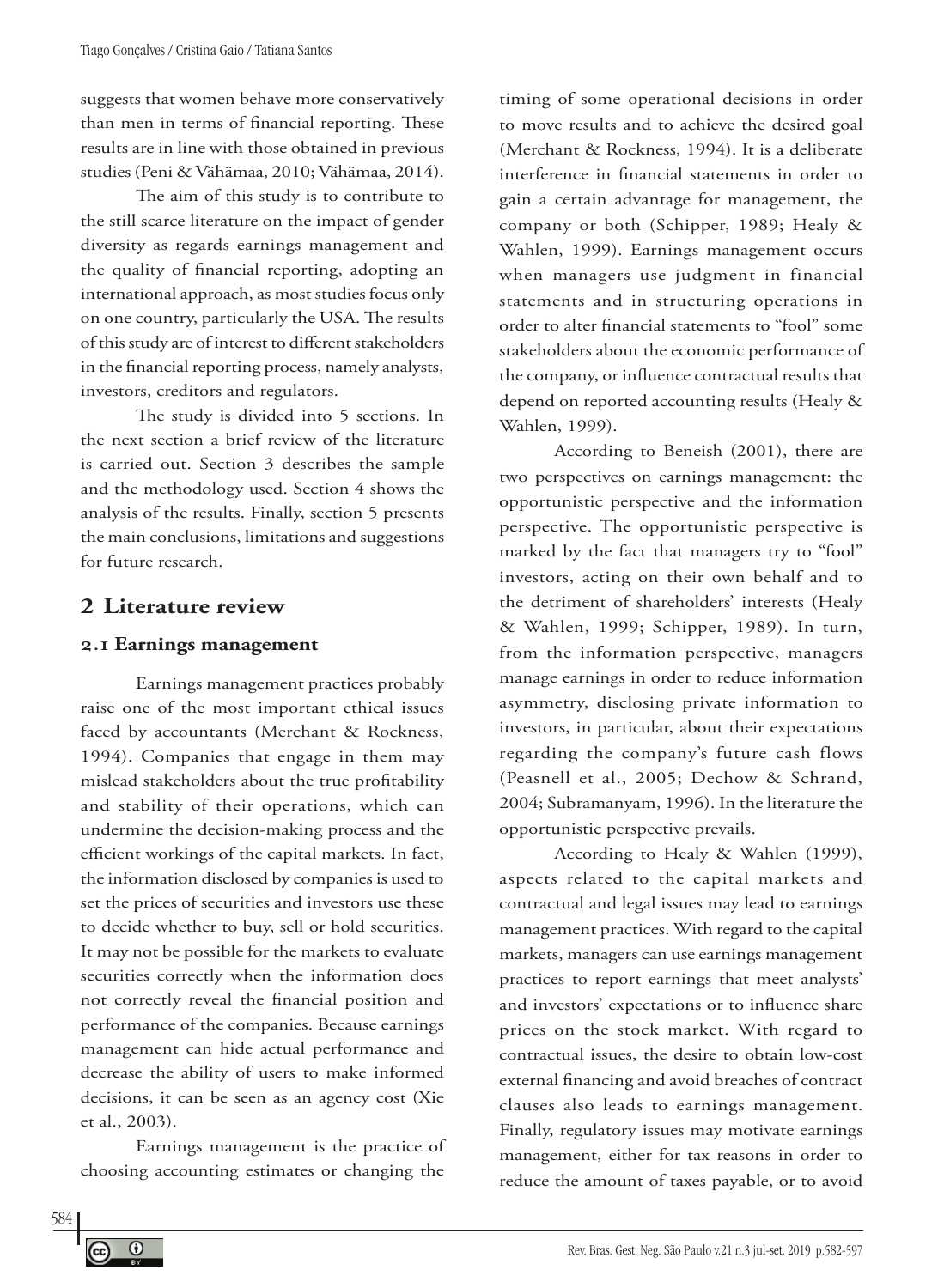specific regulations in force in a particular activity sector.

Accruals*,* which represent the share of earnings that are not reflected in cash flows, create an opportunity for earnings management as they require managers to make forecasts, estimates and judgments. The greater the degree of discretion, the greater the propensity to manage earnings, given that they provide greater flexibility when it comes to ascertaining and measuring impacts. Examples of their timing and prevalence can be found consistently in the literature. Bressan et al. (2017) show the use of accruals estimates by credit unions affiliated with the UNICRED system as a means to smooth earnings and, consequently, reduce the variability of returns, presenting an image of solidity to members. Linhares et al. (2018) found evidence of the positive association between earnings management and deviations from ideal levels of investment in companies listed on the BM&FBOVESPA. This prevalence of opportunistic earnings management is not mitigated even when the regulator obliges audit firms to rotate in order to improve scrutiny and promote a lower level of earnings management (Da Silva & Bezerra, 2010).

# **2.2 Gender diversity**

The literature in the areas of psychology, sociology and management recognizes that there are significant differences between genders, particularly when it comes to leadership styles, communication, risk aversion and level of conservatism when making decisions (Bernardi & Arnold, 1997; Byrnes et al., 1999; Francis et al., 2015; Heminway, 2007). These differences and their implications for business management have led to a growing interest of the literature in the issues of gender diversity.

Bruns & Merchant (1990) showed that earnings management is generally viewed as an ethical issue by managers and accountants. The differences between men and women as regards business ethics have been widely studied in the literature in this field and there is evidence of differences between women and men when it comes to values and interests and the propensity to engage in unethical business behaviours (Gilligan, 1982; Betz et al., 1989). Women are more ethical in the workplace, even when they could personally benefit from unethical behaviour, and are less likely to engage in unethical behaviour with a view to obtaining financial gains (Betz et al., 1989; Bernardi & Arnold, 1997; Khazanchi, 1995). Men are interested in having a successful career and gaining economic benefits and are more likely to break the rules in order to achieve competitive success. On the other hand, women have a greater tendency to help others, to have harmonious relationships and are less likely to engage in unethical behaviour (Betz et al., 1989; Butz & Lewis, 1996; Mason & Mudrack, 1996).

Furthermore, women tend to be more risk-averse in general (Byrnes et al., 1999) and, in particular, more risk-averse when it comes to investment (Cohn et al., 1975; Riley & Chow, 1992) and financing decisions (Jianakoplos & Bernasek, 1998)47 per cent compared with graduated compression stockings, and 48 per cent compared with mini-dose heparin. IPC devices significantly decreased the relative risk of DVT compared with placebo in high-risk patients such as neurosurgery and major orthopedic surgery patients and in modest risk patients such as general surgery patients. In major orthopedic surgery patients, the incidence of DVT was similar for IPC- and warfarin-treated patients; however, IPC was significantly better than warfarin at decreasing the incidence of calf only DVT, whereas warfarin seemed to be better at decreasing proximal DVT. IPC devices are effective in decreasing the incidence of DVT in patients at moderate to high risk and are probably more efficacious than graduated compression stockings or mini-dose heparin; however, IPC devices are not protective against pulmonary embolism. The data directly comparing the various methods of compression (knee-high versus thigh-high sleeves and gradedsequential versus uniform compression. They

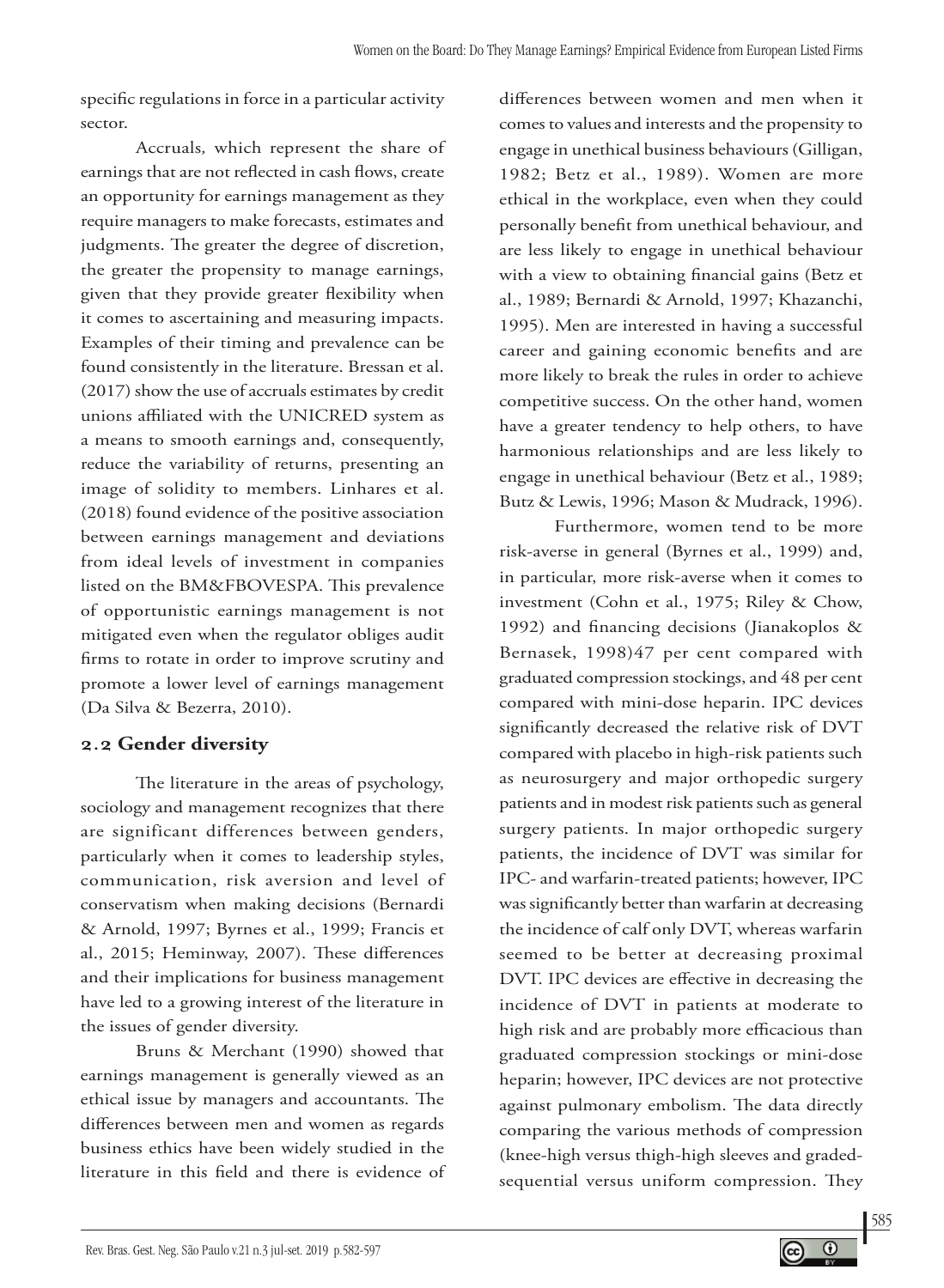also tend to make more conservative and prudent decisions as regards financial statements (Francis et al., 2015). Heminway (2007) argues that women are more trustworthy than men and thus less likely to manipulate financial statements and other disclosures. Srinidhi et al. (2011) also argue that women are more cautious in financial decision-making, abide more by the rules, and perform better supervision of financial statements.

# **2.3 Relationship between earnings management and gender**

In order to restructure the boards of directors in European countries, regulators have proposed making the presence of women in management a legal requirement. According to Habib & Hossain (2013), the logic inherent in these reforms relates to the fact that gender diversity improves managers' oversight over corporate activities.

The literature that examines the impact of gender diversity on earnings management is still scarce and inconclusive, and mostly studies the North American reality. There are studies that point to the fact that a female presence in prominent positions (Krishnan & Parsons, 2008), on the board of directors (Srinidhi et al, 2011) and in CFO positions (Barua et al., 2010; Peni and Vähämaa, 2010; Gavious et al., 2012; Vähämaa, 2014) positively affects earnings quality.

However, Srinidhi et al. (2011)there is little supporting empirical evidence. We fill this void by examining the relation between female board participation and the quality of reported earnings. Using a sample of U.S. listed firms from 2001 to 2007, we show a positive relation between the presence of female directors (female nonexecutive directors, female audit committee members, who studied the association between the participation of women on boards of directors and the earnings quality in US companies, found that companies with greater female participation in their boards of directors post higher quality results, but warn that there are studies that do not find evidence of a positive effect of a female

presence on earnings management and earnings quality, specifically in terms of CFO and/or CEO positions (Ye et al., 2010; Ge et al., 2011; Arun et al., 2015).

Ye et al. (2010) tried to prove if the gender effect on earnings quality in developing countries is the same as that found in the literature on developed countries. Thus, they researched possible associations between the top executives' gender and earnings quality in China, the largest emerging market. Contrary to what has been documented in developed markets, such as the US, their findings showed that earnings quality is not significantly different between companies with male executives and female executives.

Arun et al. (2015) analysed the relationship between earnings management practices and women directors in UK companies. They concluded that companies with a greater number of women directors and independent directors are more likely to engage in more conservative financial reporting policies and generally use downward earnings management practices. However, they saw that the gender of the CFO does not statistically and significantly affect earnings management practices. Lakhal et al. (2015) found similar results in French listed companies. Although they found that the presence of women on the board reduces earnings management, they found no evidence to support the idea that the CEO's and CFO's gender affects earnings management practices.

This study thus intends to answer the following research questions in the context of European listed companies:

Q1: Are earnings management practices lower in companies with women on their boards of directors?

Q2: Are earnings management practices lower in companies with female CEOs?

Q3: Are earnings management practices lower in companies with female CFOs?

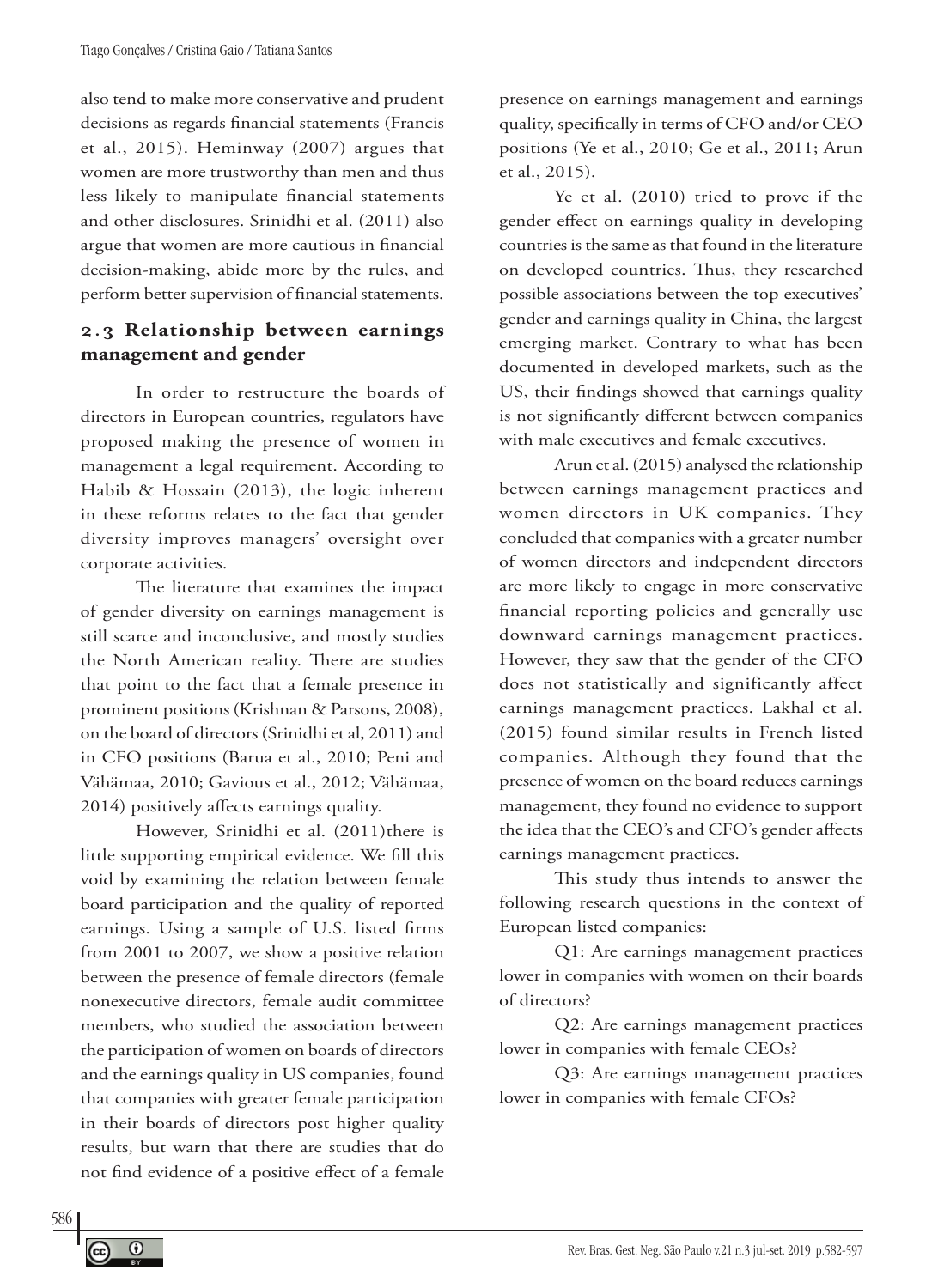# **3 Data and methodology**

### **3.1 Sample and data collection**

The data used in the study were taken from the Bloomberg database, except the information about the gender of the chief executive and chief financial officers, which was collected manually from the Annual Reports. The initial sample is composed of listed companies based in Europe and covers 2007 to 2013.

Companies in the financial sector were excluded from the initial sample given their specific characteristics, which could lead to biases in the results, along with companies for which information was not available for all the variables. Sectors with fewer than 6 firms and countries with fewer than 5 firms were also not considered. The sectors were classified according to the Industry Classification Benchmark (ICB).

The final sample is made up of 373 companies, from 17 European countries and 16 activity sectors, and covers the 7-year period between 2007 and 2013. Table 1 shows the breakdown of the sample by country. The most representative country in the sample is the United Kingdom (33.78%), followed by France (11.26%) and Germany (8.04%).

| Country         | No of Companies | Percentage |
|-----------------|-----------------|------------|
| Germany         | 30              | 8,04       |
| Austria         | 6               | 1,61       |
| Belgium         | 7               | 1,88       |
| Denmark         | 16              | 4,29       |
| Spain           | 12              | 3,22       |
| Finland         | 20              | 5,36       |
| France          | 42              | 11,26      |
| Greece          | 5               | 1,34       |
| The Netherlands | 11              | 2,95       |
| Ireland         | 5               | 1,34       |
| Italy           | 18              | 4,83       |
| Norway          | 12              | 3,22       |
| Portugal        | 7               | 1,88       |
| United Kingdom  | 126             | 33,78      |
| Sweden          | 25              | 6,70       |
| Switzerland     | 26              | 6,97       |
| Turkey          | 5               | 1,34       |
| <b>Total</b>    | 373             | 100        |

### Table 1

#### **Breakdown of the sample by country**

# **3.2 Methodology**

#### 3.2.1 *Earnings management measures*

Two widely used measures in the literature were considered as a means to measure earnings management: discretionary accruals, calculated according to the Modified Jones Model developed by Dechow et al. (1995); and the magnitude of accruals (Leuz et al., 2003). Accruals create an opportunity for earnings management because they require managers to forecast, estimate and make judgements. The greater the degree of discretion, the greater the tendency to manage earnings (Dechow & Schrand, 2004).

The first step in calculating the first measure, EMJones, was to obtain the total accruals using the traditional balance sheet approach (Dechow et al., 1995):

$$
TA_{i,t} = \Delta CA_{i,t} - \Delta Cash_{i,t} - \Delta CL_{i,t} + \Delta STD_{i,t} - DepAm_{i,t}
$$
\n(1)

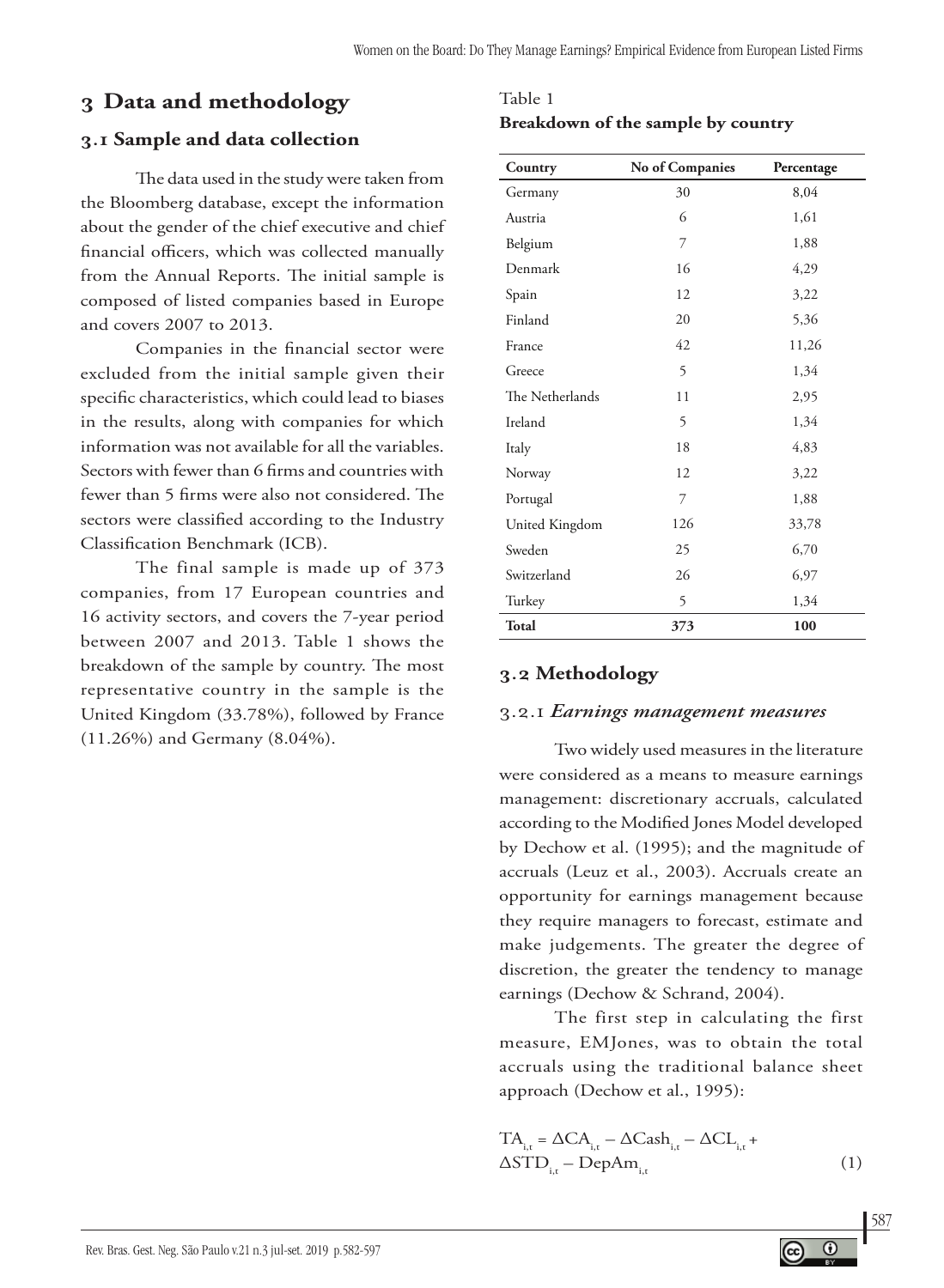where  $TA_{i,t}$  is the total of accruals of company i in year t; ∆CA is the annual change in current assets; ∆Cash is the annual variation in cash and cash equivalents; ∆CL is the annual change in current liabilities; ∆STD is the annual change in short-term debt; and DepAm is the value of depreciation and amortization in year t.

We then estimated the  $\alpha_{\rm i}$  coefficients for each activity sector and year:

$$
TA_{i,t} = \alpha_1 + \alpha_2 \Delta SAL_{i,t} + \alpha_3 FTA_{i,t} + \varepsilon_{i,t}
$$
 (2)

where ∆SAL is the annual change in sales and FTA is the tangible fixed assets in year t, deflated by total assets of the previous year.

Based on the estimates of the  $\alpha$  coefficients, non-discretionary accruals for each company and year  $(NDA_i)$ , were calculated in order to obtain the first measure of earnings management:

$$
EMJones_{i,t} = TA_{i,t} - NDA_{i,t}
$$
 (3)

Finally, in the base model described below, we decided to analyse the absolute value of this measure, with the purpose of studying the intensity of the level of discretionary accruals.

Based on Leuz et al. (2003), the second measure of earnings management was calculated as follows:

$$
EMLeuz_{i,t} = |Accruals_{i,t}| / |OCF_{i,t}|
$$
 (4)

in which OCF is the operating cash flow, which results from subtracting the accruals from the operating result, and the Accruals are obtained through:

$$
Accruals_{i,t} = (\Delta CA_{i,t} - \Delta Cash_{i,t}) -
$$
  

$$
(\Delta CL_{i,t} - \Delta STD_{i,t} - \Delta I_{i,t}) - DepAm_{i,t}
$$
 (5)

where ∆I is the annual change in income taxes payable.

#### 3.2.2 *Gender variables*

In order to study the influence of women on earnings management, three gender variables were created based on previous studies: women, corresponding to the percentage of women on the board of directors; CEO, a dummy variable that assumes the value "1" if the CEO is female, and "0" otherwise; and CFO, a dummy variable that assumes the value "1" if the CFO is female, and "0" otherwise (Arun et al., 2015; Barua et al., 2010; Peni & Vähämaa, 2010; Ye et al., 2010).

### 3.2.3 *Empirical model*

To test the hypotheses under study, the following empirical models were developed:

$$
\begin{aligned}[EMJones]_{i,t} &= \alpha + \beta_1 WOMEN_{i,t} + \beta_2 CEO_{i,t} + \beta_3 CFO_{i,t} + \beta_4 SGROWTH_{i,t} + \beta_5 SIZE_{i,t} + \beta_6 IND_{i,t} + \\ & \beta_7 OCF_{i,t} + \beta_8 MB_{i,t} + \beta_9 LOSS_{i,t} + \beta_{10} ROA_{i,t} + \beta_{11} YEAR_{i} + \beta_{12} COUNTRY_{i} + \beta_{13} SECTOR_{i} + \epsilon_{i,t} \end{aligned} \tag{6}
$$

EMLeuz<sub>i,t</sub> = α + β<sub>1</sub>WOMEN<sub>i,t</sub> + β<sub>2</sub>CEO<sub>i,t</sub> + β<sub>3</sub>CFO<sub>i,t</sub> + β<sub>4</sub>SGROWTH<sub>i,t</sub> + β<sub>5</sub>SIZE<sub>i,t</sub> + β<sub>6</sub>IND<sub>i,t</sub> +  $\beta_7 OCF$ <sub>i,t</sub> +  $\beta_8 MB$ <sub>i,t</sub> +  $\beta_9 LOSS$ <sub>i,t</sub> +  $\beta_{10} ROA$ <sub>i,t</sub> +  $\beta_{11} YEAR$ <sub>i</sub> +  $\beta_{12} COUNTRY$ <sub>i</sub> +  $\beta_{13} SECTOR$ <sub>i</sub> +  $\varepsilon$ <sub>i,t</sub> (7)

where: SGROWTH is the annual sales growth; SIZE is the size of the company; IND is the level of indebtedness; OCF is the operating cash flow; MB is the market-to-book ratio; LOSS indicates whether or not the company generated a loss; and ROA is the return on assets. The i index represents each of the companies in the sample  $(i = 1, 2, ...,$  $373$ ) and the t index refers to the year (t = 2007, 2008, ..., 2013).

Given that earnings management may differ over time and between sectors, control variables were also included for potential temporal and activity sector effects (Arun et al., 2015; Peni & Vähämaa, 2010). The YEAR variable is a dummy variable referring to the year and SECTOR is a dummy variable referring to the sector according to the ICB. A dummy variable called COUNTRY was also used to control the

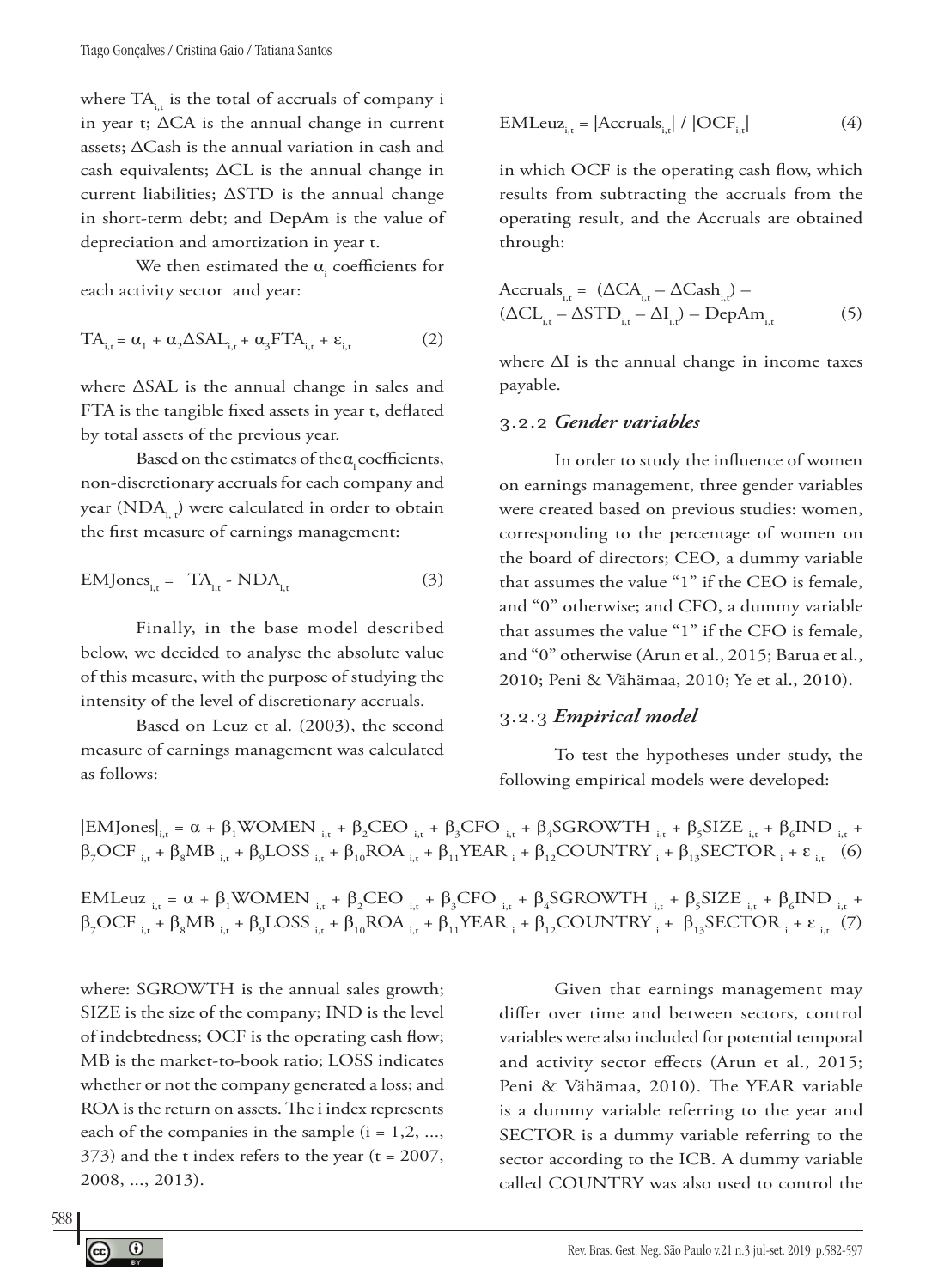possible effects of country characteristics on earnings management. For more detail about the variables under study, see the information contained in the Appendix. The estimation method used was pooled OLS.The standard errors were grouped by company and year, in order to correct the presence of autocorrelation.

# **4 Analysis of the results**

### **4.1 Descriptive statistics**

Table 2 presents the descriptive statistics of the variables under study. From analysing

#### Table 2

#### **Descriptive statistics**

this table, we see that the mean of the EMJones variable is -0.0082, thus we can state that, on average, the companies in the sample engage in downward earnings management, that is, they reduce their earnings. Arun et al. (2015) have also highlighted that UK companies tend to be conservative and prefer to engage in downward earnings management practices. As regards the mean EMLeuz, we see that it is in accordance with that of the study by Leuz et al. (2003).

| Variable        | <b>Observations</b> | Mean      | Median           | <b>Standard Deviation</b> | Minimum        | <b>Maximum</b> |
|-----------------|---------------------|-----------|------------------|---------------------------|----------------|----------------|
| <b>EM</b> Jones | 2.611               | $-0.0082$ | $-0,0079$        | 0.0642                    | $-0,4493$      | 0,5384         |
| <b>EM</b> Jones | 2.611               | 0,0433    | 0,0298           | 0,0481                    | $\mathbf{0}$   | 0,5384         |
| EMLeuz          | 2.611               | 0,5016    | 0,3663           | 0,5897                    | 0,0003         | 5,9306         |
| <b>WOMEN</b>    | 2.611               | 13,1382   | 11,1110          | 12,2170                   | $\mathbf{0}$   | 70             |
| <b>CEO</b>      | 2.611               | 0,0253    | $\boldsymbol{0}$ | 0,1570                    | $\overline{0}$ | $\perp$        |
| <b>CFO</b>      | 2.611               | 0,0582    | $\mathbf{0}$     | 0,2342                    | $\theta$       |                |
| <b>SGROWTH</b>  | 2.611               | 0,0511    | 0,0440           | 0,1840                    | $-0,7611$      | 1,8506         |
| <b>SIZE</b>     | 2.611               | 8,2722    | 8,2408           | 1,6371                    | 3,8748         | 12,6895        |
| <b>IND</b>      | 2.611               | 0,5898    | 0,6057           | 0,1590                    | 0,0874         | 0,9913         |
| <b>OCF</b>      | 2.611               | 0,1003    | 0,0896           | 0,0673                    | $-0,4162$      | 0,4169         |
| MB              | 2.611               | 2,5168    | 1,9170           | 2,0239                    | 0,0701         | 19,4603        |
| <b>LOSS</b>     | 2.611               | 0,0999    | $\mathbf{0}$     | 0,2999                    | $\theta$       |                |
| <b>ROA</b>      | 2.611               | 0,0571    | 0,0502           | 0,0711                    | $-0,5749$      | 0,5610         |

With regard to the three manager gender independent variables, we see that the sample companies have, on average, 13.14% women on their boards of directors. There is a large discrepancy between the minimum value (0%) and the maximum value (70%) of this variable. The maximum value of 70% is for one company only in one year alone and only 13 companies out of 373 (37 observations) have 50% women on their boards or more. However, the minimum value of 0% relates to 780 observations, corresponding to 183 companies. This therefore shows the low percentage of women on the boards

of directors of European listed companies. The CEO and CFO variables show that most of the firms in the sample have male CEOs and CFOs. The mean of the CFO variable is 5.82%, which is slightly higher than the 2.53% mean of the CEO variable. These figures show that, on average, there are more female CFOs than female CEOs, but nonetheless, the number of female CFOs is not very representative.

As regards the control variables, we can see that the companies in the sample have, on average, a financial leverage of 58.98%, sales growth of 5.11%, an operating cash flow of 10.03% of total

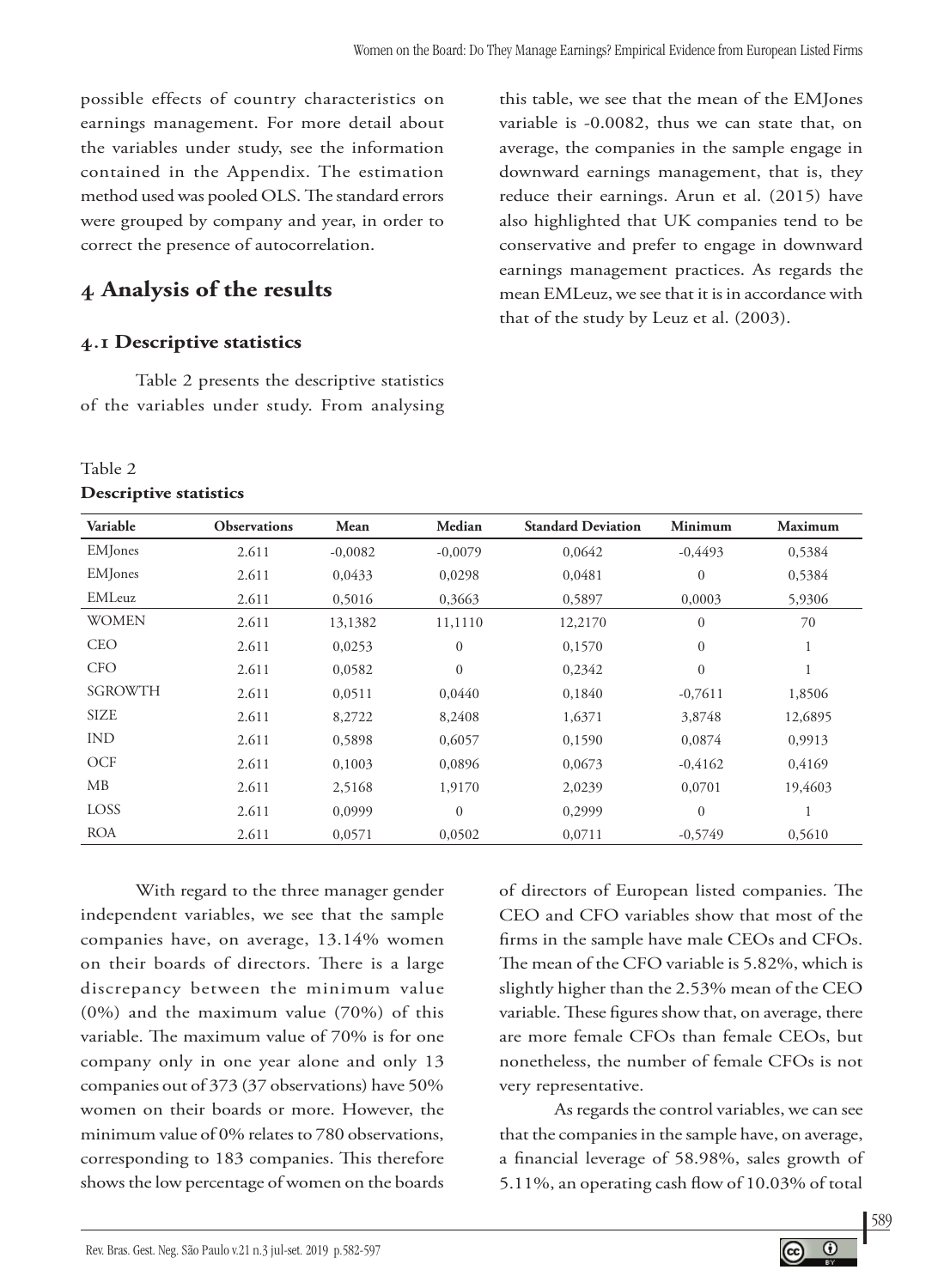assets, ROA of 5.71% and MB of 2.52. The mean of 9.99% of the LOSS variable indicates that about 10% of the reported earnings are negative.

#### **4.2 Analysis of the results**

Table 4 shows the results obtained from regressions (6) and (7). Regarding the gender variable WOMEN, the results suggest that the presence of women on the board of directors does not influence earnings management, since its coefficients are not statistically significant. Thus, in response to  $Q1$ , regarding the inverse relationship between earnings management and the presence of women on the board of directors, there is no evidence that a greater presence of women on the board reduces earnings management.

#### Table 3

#### **Magnitude of earnings management and women on the board**

| <b>Variables</b> | <b>EMJones</b> | <b>EMLeuz</b> |  |
|------------------|----------------|---------------|--|
| <b>WOMEN</b>     | 0,0001         | 0,0006        |  |
|                  | (0,8778)       | (0,4457)      |  |
| <b>CEO</b>       | 0,0038         | $-0,0427$     |  |
|                  | (0, 4978)      | $(-0,6241)$   |  |
| <b>CFO</b>       | $-0,0059*$     | $-0,0190$     |  |
|                  | $(-1,6619)$    | $(-0, 4210)$  |  |
| <b>SGROWTH</b>   | $0,0303***$    | $-0,0460$     |  |
|                  | (3,5923)       | $(-0, 4871)$  |  |
| <b>SIZE</b>      | $-0,0036***$   | $-0,0364***$  |  |
|                  | $(-4,0933)$    | $(-3,9051)$   |  |
| <b>IND</b>       | $-0,0069$      | 0,0616        |  |
|                  | $(-0, 5754)$   | (0, 5656)     |  |
| <b>OCF</b>       | 0,0512         | $-1,4431***$  |  |
|                  | (1, 5813)      | $(-3,6096)$   |  |
| MB               | 0,0006         | $-0.0143*$    |  |
|                  | (0,6575)       | $(-1,7408)$   |  |
| LOSS             | $0,0196***$    | $0,3375***$   |  |
|                  | (4,2392)       | (6, 1184)     |  |
| <b>ROA</b>       | $-0.0752**$    | $-0,7790*$    |  |
|                  | $(-2, 2848)$   | $(-1,7996)$   |  |
| Constant         | $0,0655***$    | $0,8586***$   |  |
|                  | (4,9422)       | (6,8638)      |  |
| Dummy YEAR       | Sim            | Sim           |  |
| Dummy SECTOR     | Sim            | Sim           |  |
| Dummy COUNTRY    | Sim            | Sim           |  |
| Observations     | 2.611          | 2.611         |  |
| Adjusted $R^2$   | 0,0982         | 0,1763        |  |
| F test           | 4,44           | 9,57          |  |
| P-value          | 0,0000         | 0,0000        |  |

*Note*: \*\*\*, \*\* and \* indicate statistical significance at 1%, 5% and 10%, respectively.

 $\odot$ 

Likewise, we find no evidence that allows us to answer Q2 affirmatively, where we investigate whether the CEO being a woman reduces earnings management practices, due to the statistical irrelevance of the CEO coefficient. Peni & Vähämaa (2010) and Ye et al. (2010) did not see a significant association either between the CEO's gender and earnings management practices in US and Chinese companies, respectively.

In relation to the results of the CFO variable, we see that it presents a negative coefficient and is statistically significant, at a 10% level of significance, when measuring earnings management according to the EMJones variable. This result, which relates to Q3, suggests that companies with female CFOs perform less earnings management. This is in line with previous studies, namely that of Barua et al. (2010), which points to the fact that US companies with female CFOs report lower levels of discretionary accruals.

When using the EMLeuz dependent variable, the coefficient of female CFOs, although positive, is not statistically significant, so therefore there is no evidence of an association between the gender of the CFO and the level of income smoothing practiced by the companies.

The results also suggest that larger and more profitable companies practice less earnings management.

Thus, there is evidence that having female a CFO affects the quality of financial reporting favourably as it restricts earnings management practices, thereby supporting the idea that women are more ethical and risk-averse than men. The absence of a statistically significant relationship between the presence of women on the board and earnings management may be due to the low presence of women on the board, which does not allow them to play a more active role in the decisions taken and in supervising financial reports. Shader et al. (1997), among others, argue that when the percentage of women on the board is not significant, their opinions will have no impact on the organization. In our sample, the average percentage of women on the board is only 13%.

Regarding the CEO's lack of influence, which is also documented in previous studies, Ye et al. (2010), Jiang et al. (2010) and Ge et al.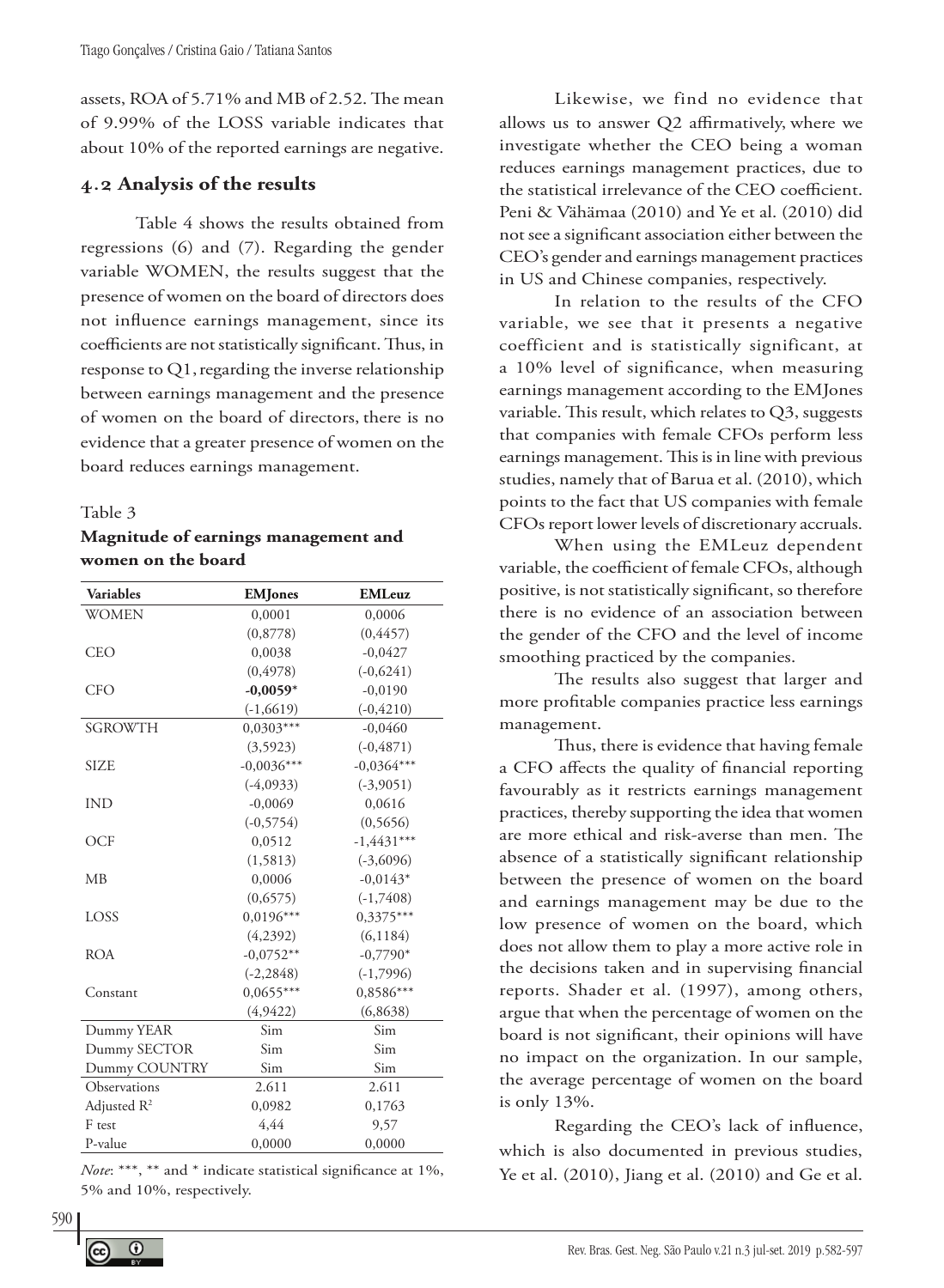(2011), among others, argue that the CFO has a greater influence on financial reporting than the CEO and, as such, has a more decisive role when it comes to earnings management, which may in part explain the results obtained.

### **4.3 Additional analysis**

An additional analysis was performed considering the EMJones dependent variable with a sign, in order to analyse the influence of the presence of women on the board of directors, as well as the gender of the CEO and CFO, on the direction of earnings management. The sample was subdivided into two, according to the discretionary accruals sign, and model (6) was estimated for each of the subsamples. Table 5 presents the results.

#### Table 4

### **Direction of Earnings Management and Women on the Board**

| <b>Variables</b>        | EMJones (-)  | $EMJones (+)$ |
|-------------------------|--------------|---------------|
| <b>WOMEN</b>            | $-0,0001$    | 0,0001        |
|                         | $(-0, 7347)$ | (0,3488)      |
| CEO                     | $-0,0072$    | 0,0019        |
|                         | $(-1,0363)$  | (0, 1887)     |
| <b>CFO</b>              | $0,0087***$  | $-0,0035$     |
|                         | (2, 4988)    | $(-0, 5680)$  |
| <b>SGROWTH</b>          | $-0,0327***$ | $0,0246**$    |
|                         | $(-2,6576)$  | (1,9852)      |
| <b>SIZE</b>             | $0,0022**$   | $-0,0034***$  |
|                         | (2,2710)     | $(-2.7130)$   |
| <b>LEV</b>              | 0,0054       | $-0,0153$     |
|                         | (0,3386)     | $(-1, 1354)$  |
| OCF                     | $-0,2608***$ | $-0,2472***$  |
|                         | $(-5,6560)$  | $(-5,3208)$   |
| МB                      | $-0,0014$    | $-0,0005$     |
|                         | $(-1, 0192)$ | $(-0, 5233)$  |
| LOSS                    | $-0,0132***$ | $0,0283***$   |
|                         | $(-3,0618)$  | (2,5943)      |
| <b>ROA</b>              | $0,2692***$  | $0,1844***$   |
|                         | (4, 9178)    | (3,8562)      |
| Constant                | $-0,0406**$  | $0,0814***$   |
|                         | $(-2, 4669)$ | (4,3200)      |
| Dummy YEAR              | Sim          | Sim           |
| Dummy SECTOR            | Sim          | Sim           |
| Dummy COUNTRY           | Sim          | Sim           |
| Observations            | 1.505        | 1.106         |
| Adjusted $\mathbb{R}^2$ | 0,2129       | 0,1335        |
| F test                  | 4,85         | 2,87          |
| P-value                 | 0,0000       | 0,0000        |

*Note*: \*\*\*, \*\* and \* indicate statistical significance at the 1%, 5% and 10% level, respectively.

The first column of Table 4 shows the results for the group with a negative EMJones sign, representing the companies that perform downward earnings management, that is, they use discretionary accruals to reduce their earnings. The second column presents the results for the group with a positive EMJones sign, representing the companies that manage earnings upwards.

As in the main analysis, the CFO variable is the only gender variable that shows a statistically significant coefficient, but only in the group of companies that manage earnings downwards. That is, there is evidence that companies with female CFOs tend to perform downward earnings management, which is in line with previous studies that support the idea that women behave more conservatively and tend to opt for more conservative financial reporting policies than men (Peni & Vähämaa, 2010; Vähämaa, 2014). No evidence was found that gender influences upward earnings management practices.

The results also suggest that companies with growth prospects, small companies and those posting losses perform less downward earnings management and more upward earnings management. That is, there is a tendency on the part of these companies to use discretionary accruals to increase reported earnings. In turn, companies with lower levels of OCF and more profitable ones tend to perform more downward than upward earnings management.

# **4.4 Robustness analysis**

In order to guarantee the robustness of the main analysis results, additional analyses were performed: (i) both regressions, (6) and (7), were estimated using the fixed effects model; (ii) a dummy variable*,* called CRISIS*,* was added to the models to control the effects of the 2008-2009 financial crisis, assuming the value "1" in the crisis years, and the value "0" otherwise; (iii) the WOMEN variable was converted into a dummy, assuming the value "1" if there are women on the board of directors and "0" otherwise; and (iv) companies from the most representative country,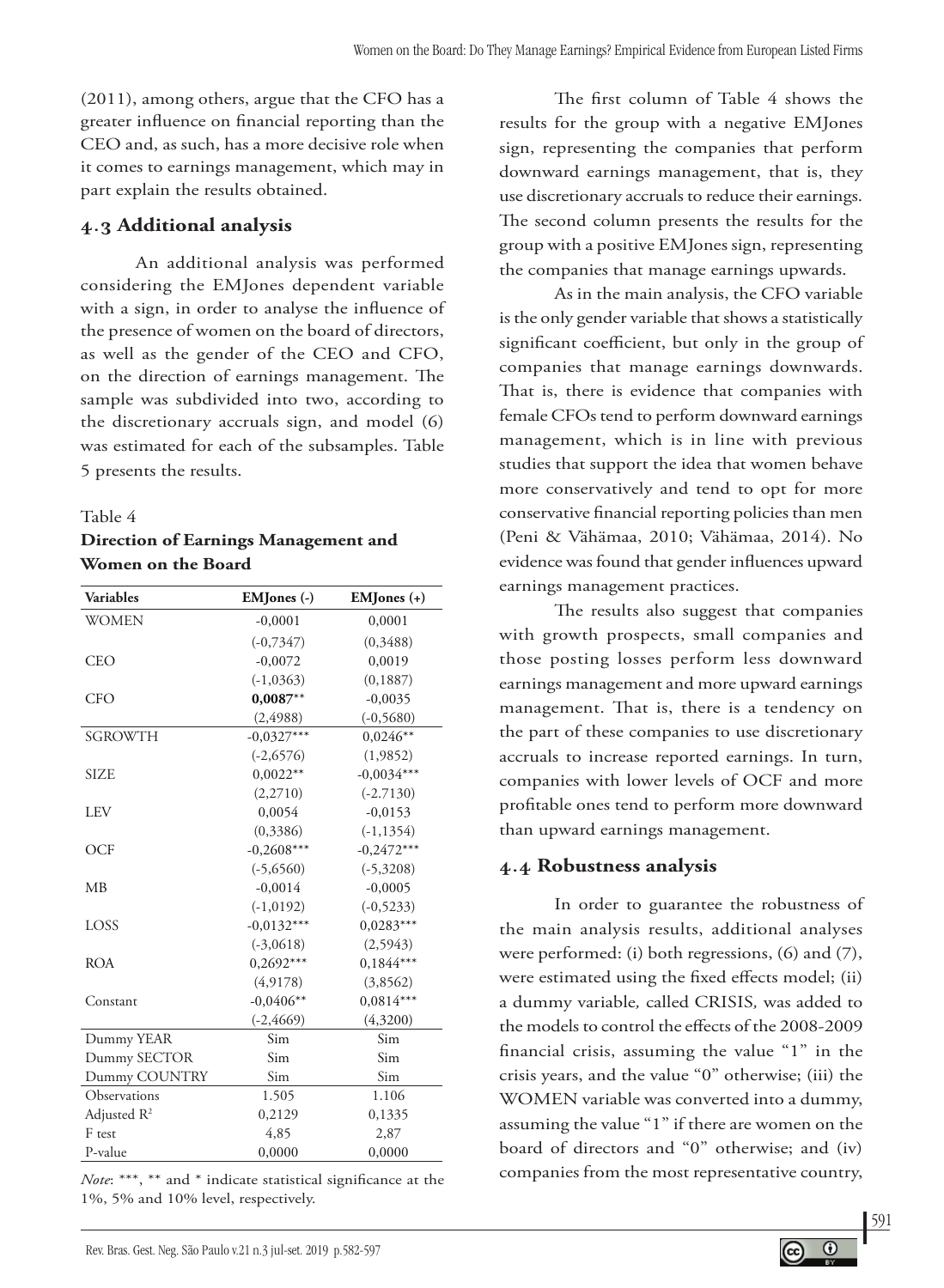the United Kingdom, were excluded from the sample.

The results obtained (not tabulated) are, in general, identical to those reported previously. However, the CFO variable coefficient is no longer significant.

# **4 Conclusion**

# **4.1 Results obtained and contributions to the literature**

This study was conducted to investigate whether the percentage of women on the board of directors and the gender of the CEO and CFO influence the performance of European listed companies. Given the current debate on the pros and cons of imposing quotas for women in top positions, we tried to understand whether the presence of women in management has a favourable impact on the quality of information reported by companies.

This research contributes to the literature on the determinants of earnings management practices and, in particular, to the still scarce literature on the impact of the presence of women in management on the earnings management and, consequently, financial reporting quality of European listed companies.

Regarding the results, we do not find consistent evidence that greater participation of women on the board of directors or having women in CEO or CFO positions contributes to reducing earnings management through accruals. We find only a statistically significant negative association between companies with female CFOs and earnings management through the amount of discretionary accruals. The modest share of women on the boards of directors of the sample companies, which is only 13% on average, and the fact that the CFO has a more direct impact on the financial reporting process than the CEO, may be reasons for these results.

The additional analysis of the influence of women on earnings management suggests that companies with female CFOs tend to perform

downward earnings management, which is consistent with the idea that women are more conservative than men in decisions that affect financial reporting. There is also evidence that companies with greater growth prospects, smaller ones and those with losses tend to manage earnings upwards, that is, they use discretionary accruals in order to report better earnings. In turn, companies that generate more operational cash flow and more profitable ones tend to engage more in both downward and upward earnings management.

The results also suggest that larger and more profitable companies perform less earnings management. The main conclusions remain after controlling for the possible effects of the financial crisis, and using different specifications of the sample models and composition.

### **4.2 Limitations and future research**

The main difficulty found when preparing this study was the lack of information on the variables associated with gender. Specifically, with regard to the CEO and CFO gender variables, there is no direct information in the database, so we had to check the names in each company and complete the missing years by checking the companies' annual reports. In addition, the lack of information on the percentage of women on the board led to a reduction in the size of the sample.

The results of the study should also be interpreted with some caution given the small number of women in chief executive officer and chief financial officer positions in the companies in the sample.

Another limitation is related to the earnings management measures used. Earnings management is difficult to measure as it occurs in different ways (Leuz et al. 2003). We opted for two measures that are widely recognized and used in the earnings management literature, but we are aware that the results obtained may be conditioned by this option.

It would be interesting to extend this study to the universe of non-listed companies given their preponderance in the European business fabric.

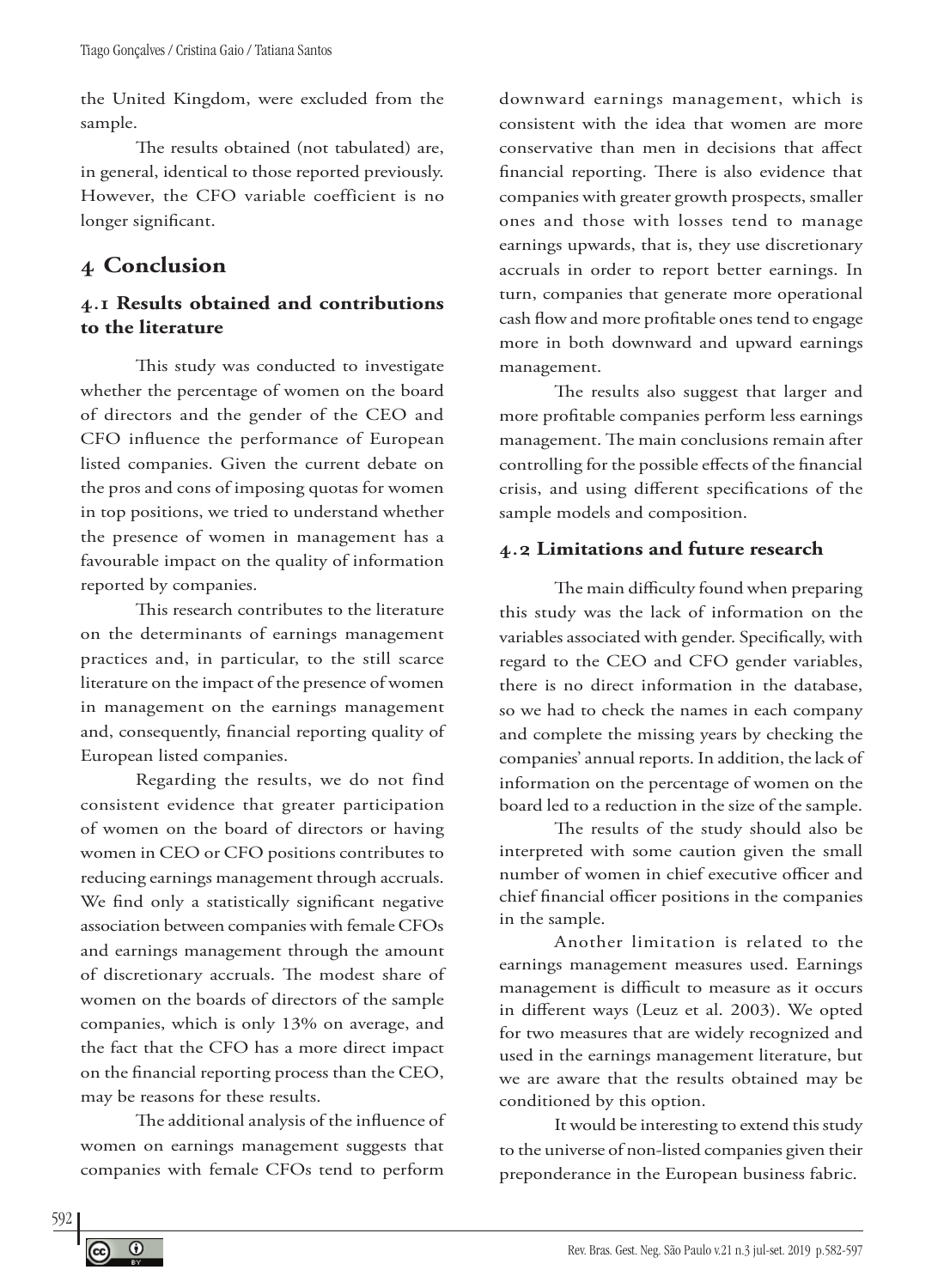# **References**

Adams, R. B., Haan, J., Terjesen, S. & Ees, H. (2015). Board diversity: Moving the field forward. *Corporate Governance: An International Review*, 23(2), 77-82.

Arun, T., Almahrog, Y. & Aribi, Z. (2015). Female Directors and Earnings Management: Evidence from UK companies. *International Review of Financial Analysis*, 39, 137–146.

Barua, A., Davidson, L. & Rama, D. (2010). CFO gender and accruals quality. *Accounting Horizons*, 24(1), 25–39.

Beneish, M. (2001). Earnings management: A perspective. *Managerial Finance*, 27(12), 3–17.

Bernardi, R. & Arnold, D. (1997). An Examination of Moral Development within Public Accounting by Gender, Staff Level, and Firm. *Contemporary Accounting Research*, 14(4), 653–668.

Betz, M., O'Connell, L. & Shepard, J. (1989). Gender differences in proclivity for unethical behavior. *Journal of Business Ethics*, 8(5), 321–324.

Birnberg, J. G. (2011). A proposed framework for behavioral accounting research. *Behavioral Research in Accounting*, 23(1), 1-43.

Bressan, V. G. F., Souza, D. C. D., & Bressan, A. A. (2017). Income smoothing: a study of the health sector's credit unions. *Revista Brasileira de Gestão de Negócios*, 19 (66), 627-643.

Bruns, W. & Merchant, K. (1990). The Dangerous Morality of Managing Earnings. *Management Accounting*, 72(2), 22–25.

Butz, C. & Lewis, P. (1996). Correlation of gender-related values of independence and relationship and leadership orientation. *Journal of Business Ethics*, 15(11), 1141–1149.

Byrnes, J., Miller, D. & Schafer, W. (1999). Gender differences in risk taking: A meta-analysis. *Psychological bulletin*, 125(3), 367–383.

Cohn, R. A., Lewellen, W. G., Lease, R. C., & Schlarbaum, G. G. (1975). Individual investor risk aversion and investment portfolio composition. *The Journal of Finance*, 30(2), 605-620.

Da Silva, J. O., & Bezerra, F. A. (2010). Análise do gerenciamento de resultados e o rodízio de firmas de auditoria nas empresas de capital aberto. *RBGN: Revista Brasileira de Gestão de Negócios*, 12 (36), 304-321.

Dechow, P. & Schrand, C. (2004). *Earnings quality*, CFA Institute.

Dechow, P., Sloan, R. & Sweeney, A. (1995). Detecting Earnings Management. *The Accounting Review*, 70(2), 193–225.

European Commission (2012). *Women in economic decision-making in the EU: Progress report*, Publications Office of the European Union.

https://publications.europa.eu/en/publicationdetail/-/publication/8832ea16-e2e6-4095-b1ebcc72a22e28df/language-en

(Accessed 10 January 2018).

Francis, B., Hasan, I., Park, J. C., & Wu, Q. (2015). Gender differences in financial reporting decision making: Evidence from accounting conservatism. *Contemporary Accounting Research*, 32(3), 1285-1318.

Gavious, I., Segev, E. & Yosef, R. (2012). Female directors and earnings management in hightechnology firms. *Pacific Accounting Review*, 24(1), 4–32.

Ge, W., Matsumoto, D., & Zhang, J. L. (2011). Do CFOs have style? An empirical investigation of the effect of individual CFOs on accounting practices. *Contemporary Accounting Research*, 28(4), 1141-1179.

Gilligan, C. (1982). In a different voice: Psychological Theory and Women's Development. *Cambridge, MA: Harvard*.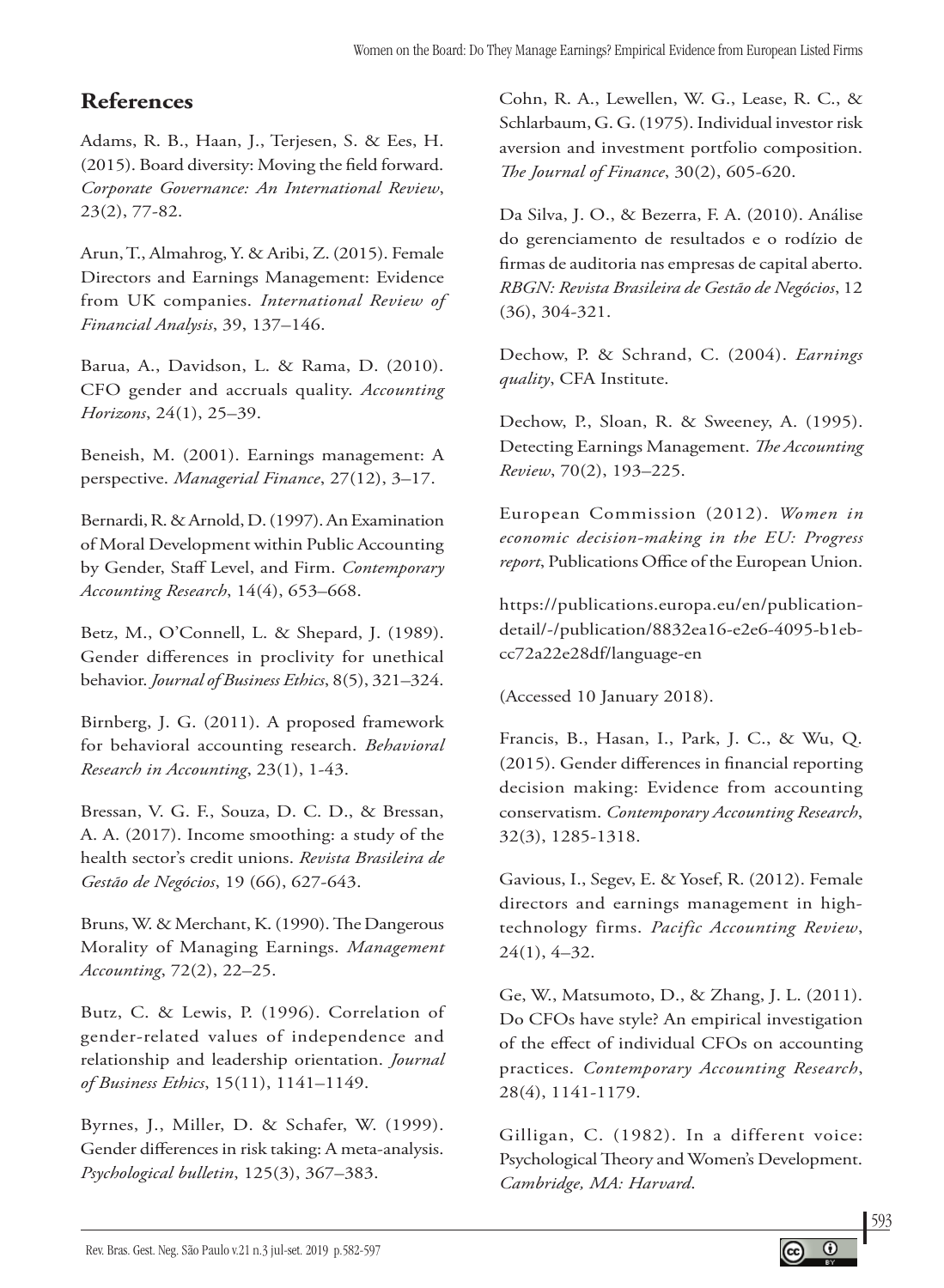Habib, A. & Hossain, M. (2013). CEO/CFO characteristics and financial reporting quality: A review. *Research in Accounting Regulation*, 25(1), 88–100.

Healy, P. & Wahlen, J. (1999). A Review of the Earnings Management Literature and Its Implications for Standard Setting. *Accounting horizons*, 13(4), 365–383.

Heminway, J. (2007). Sex, trust, and corporate boards. *Hastings Women's Law Journal*, 18, 173–193.

Jianakoplos, N. & Bernasek, A. (1998). Are women more risk averse? *Economic inquiry*, 36(4), 620–630.

Jiang, J. X., Petroni, K. R., & Wang, I. Y. (2010). CFOs and CEOs: Who have the most influence on earnings management?. *Journal of Financial Economics*, 96(3), 513-526.

Linhares, F. S., Costa, F. M. D., & Beiruth, A. X. (2018). Earnings management and investment efficiency. *Revista Brasileira de Gestão de Negócios*, 20 (2), 295-310.

Khazanchi, D. (1995). Unethical Behavior in Information Systems : The Gender Factor. *Journal of Business Ethics*, 14(9), 741–749.

Krishnan, G. & Parsons, L. (2008). Getting to the bottom line: An exploration of gender and earnings quality. *Journal of Business Ethics*, 78(1- 2), 65–76.

Lakhal, F., Aguir, A., Lakhal, N., & Malek, A. (2015). Do women on boards and in top management reduce earnings management? Evidence in France. *Journal of Applied Business Research*, 31(3), 1107- 1118.

Leuz, C., Nanda, D. & Wysocki, P. (2003). Earnings management and investor protection: An international comparison. *Journal of Financial Economics*, 69(3), 505–527.

Mason, E.S. & Mudrack, P.E. (1996). Gender and ethical orientation: A test of gender and occupational socialization theories. *Journal of Business Ethics*, 15(6), 599–604.

Merchant, K. a. & Rockness, J. (1994). The ethics of managing earnings: An empirical investigation. *Journal of Accounting and Public Policy*, 13(1), 79–94.

Park, Y.W. & Shin, H. H. (2004). Board composition and earnings management in Canada. *Journal of corporate Finance*, 10(3), 431–457.

Peasnell, K. V, Pope, P.F. & Young, S. (2005). Board monitoring and Earnings Management: Do Outside Directors Influence Abnormal Accruals? *Journal of Business Finance & Accounting*, 32(7-8), 1311–1346.

Peni, E. & Vähämaa, S. (2010). Female executives and earnings management. *Managerial Finance*, 36(7), 629–645.

Riley, W.B. & Chow, K.V. (1992). Asset allocation and individual risk aversion. *Financial Analysts Journal*, 48(6), 32–37.

Schipper, K. (1989). Commentary on earnings management. *Accounting Horizons*, 3(4), 91–102.

Shrader, C. B., Blackburn, V. B., & Iles, P. (1997). Women in management and firm financial performance: An exploratory study. *Journal of Managerial Issues*, 9 (3), 355-372.

Srinidhi, B., Gul, F. a. & Tsui, J. (2011). Female directors and earnings quality. *Contemporary Accounting Research*, 28(5), 1610–1644.

Subramanyam, K.R., (1996). The pricing of discretionary accruals. *Journal of accounting and economics*, 22(1), 249–281.

Terjesen, S., Sealy, R. & Singh, V. (2009) Women directors on corporate boards: A review and research agenda. Corporate Governance: An International Review, 17(3), 320–337.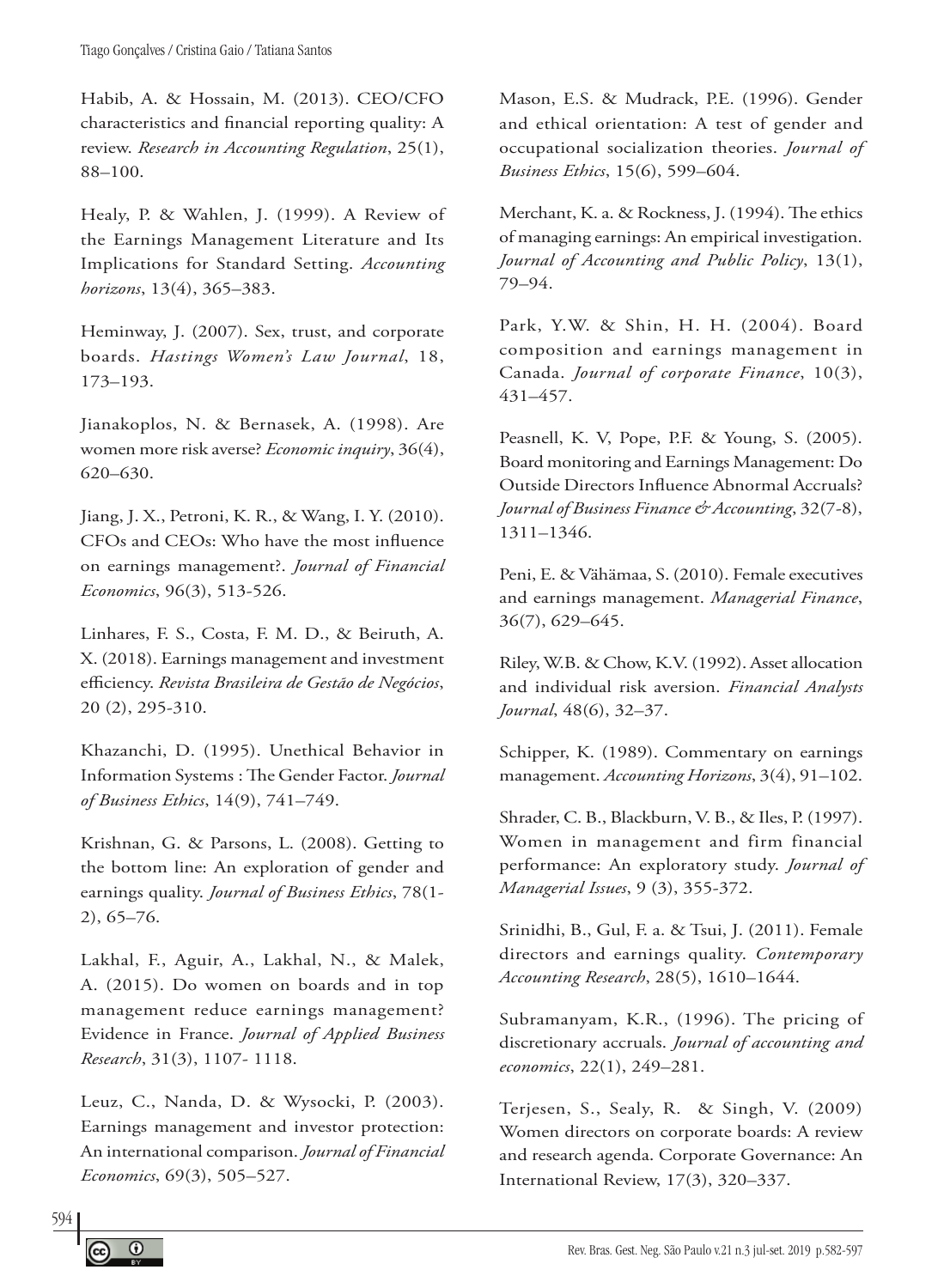Terjesen, S., Aguilera, R. & Lorenz, R. (2015) Legislating a woman's seat on the board: Institutional factors driving gender quotas for boards of directors. *Journal of Business Ethics*,128 (2), 233-251.

Vähämaa, E. (2014) Executive Turnover and Earnings Management. *Accounting Perspectives,* 13, 2, 103-122.

Xie, B., Davidson, W. & Dadalt, P. (2003). Earnings management and corporate governance: The role of the board and the audit committee. *Journal of Corporate Finance*, 9(3), 295–316.

Ye, K., Zhang, R. & Rezaee, Z. (2010). Does top executive gender diversity affect earnings quality? A large sample analysis of Chinese listed firms. *Advances in Accounting*, 26(1), 47–54.

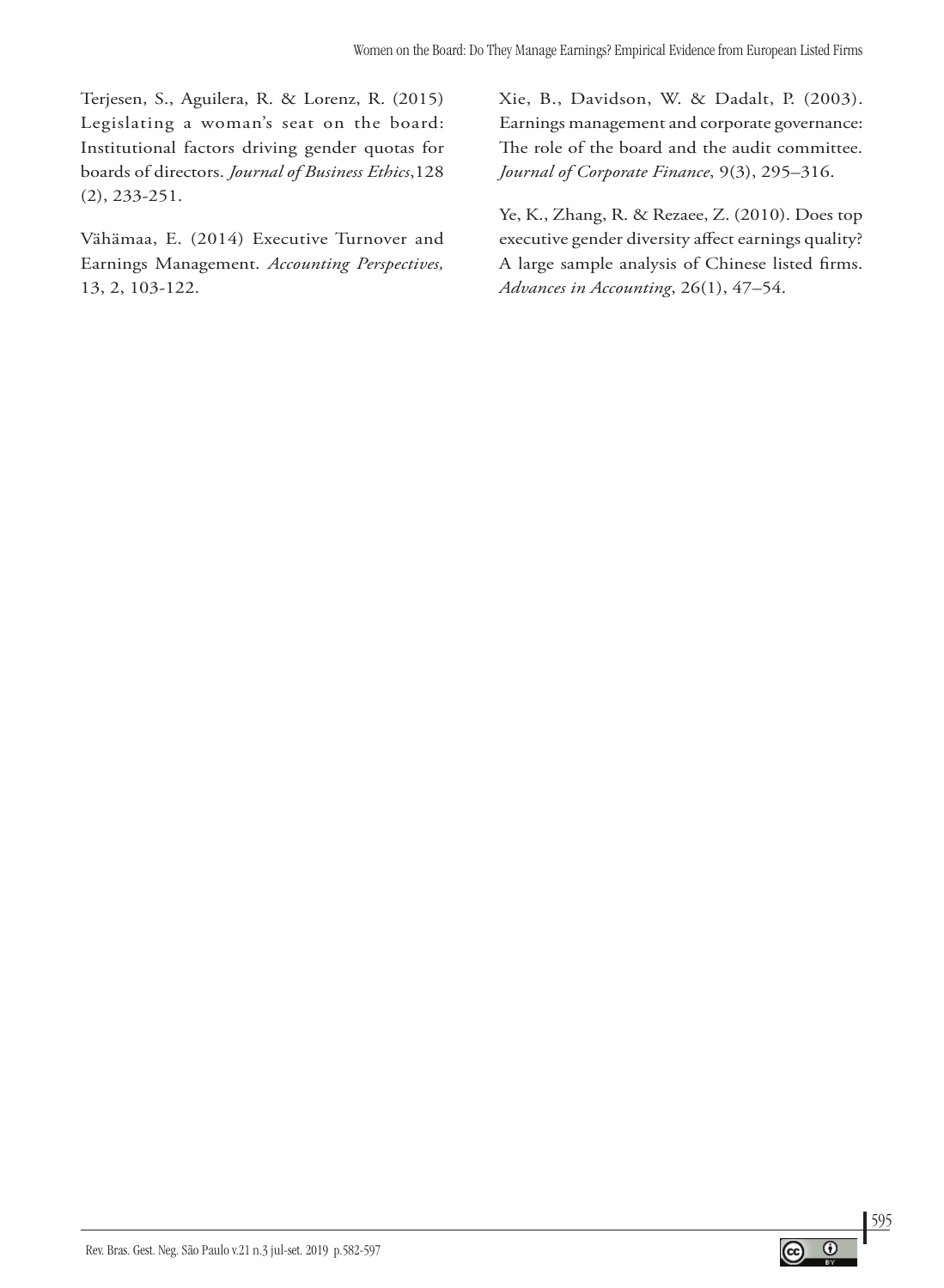# **APPENDIX Description of study variables**

| Variable                      | <b>Definition / Calculation</b>                                                                                                                 | <b>Supporting Literature</b>                                                                               |  |  |
|-------------------------------|-------------------------------------------------------------------------------------------------------------------------------------------------|------------------------------------------------------------------------------------------------------------|--|--|
| Dependent variables           |                                                                                                                                                 |                                                                                                            |  |  |
| EMJones                       | Discretionary accruals calculated according to the modified Jones<br>model                                                                      | Dechow et al. (1995)                                                                                       |  |  |
| EMLeuz                        | Accruals  /   OCF  , where OCF is the operating cash flow                                                                                       | Leuz et al. (2003)                                                                                         |  |  |
|                               | Independent variables associated with gender                                                                                                    |                                                                                                            |  |  |
| <b>WOMEN</b>                  | % of women on the board of directors                                                                                                            | Arun et al. (2015)                                                                                         |  |  |
| CEO                           | Dummy variable that assumes the value "1" if the chief executive<br>officer of the company is female and the value 0 otherwise                  | Peni & Vähämaa (2010); Ye et al. (2010)                                                                    |  |  |
| <b>CFO</b>                    | Dummy variable that assumes the value "1" if the company's<br>chief financial officer is female and the value 0 otherwise                       | Arun et al. (2015); Barua et al. (2010); Peni &<br>Vähämaa (2010); Ye et al. (2010)                        |  |  |
| Independent Control Variables |                                                                                                                                                 |                                                                                                            |  |  |
| <b>SGROWTH</b>                | Sales Growth: Annual Variation in Sales / Previous Year Sales                                                                                   | Arun et al. (2015); Barua et al. (2010); Peni &<br>Vähämaa (2010);                                         |  |  |
| <b>SIZE</b>                   | Size: Logarithm of Total Assets                                                                                                                 | Arun et al. (2015); Barua et al. (2010); Park<br>& Shin (2004); Peni & Vähämaa (2010); Ye et<br>al. (2010) |  |  |
| <b>IND</b>                    | Indebtedness: Total Liabilities / Total Assets                                                                                                  | Arun et al. (2015); Barua et al. (2010); Park &<br>Shin (2004); Peni & Vähämaa (2010)                      |  |  |
| OCF                           | Operating Cash Flow / Total Assets                                                                                                              | Arun et al. (2015); Barua et al. (2010)                                                                    |  |  |
| MB                            | Market-to-Book ratio: Market Value / Equity                                                                                                     | Arun et al. (2015); Barua et al. (2010); Peni &<br>Vähämaa (2010);                                         |  |  |
| LOSS                          | Losses: dummy variable that assumes the value "1" if net<br>earnings are negative in year t, and value "0" otherwise                            | Arun et al. (2015); (Peni & Vähämaa (2010);<br>(Ye et al. 2010)                                            |  |  |
| <b>ROA</b>                    | Return on Assets: Earnings Before Extraordinary Items / Average<br>Total Assets of the Year                                                     | Barua et al. (2010)                                                                                        |  |  |
| <b>YEAR</b>                   | Represents the set of dummy variables for each year and assumes<br>the value "1" for data for that year and "0" otherwise                       | Arun et al. (2015); Peni & Vähämaa (2010)                                                                  |  |  |
| <b>COUNTRY</b>                | Represents the set of dummy variables for each country and<br>assumes the value "1" if the company belongs to that country<br>and "0" otherwise |                                                                                                            |  |  |
| <b>SECTOR</b>                 | Represents the set of dummy variables for each sector and<br>assumes the value "1" if the company belongs to that sector and<br>"0" otherwise   | Arun et al. (2015); Peni & Vähämaa (2010)                                                                  |  |  |